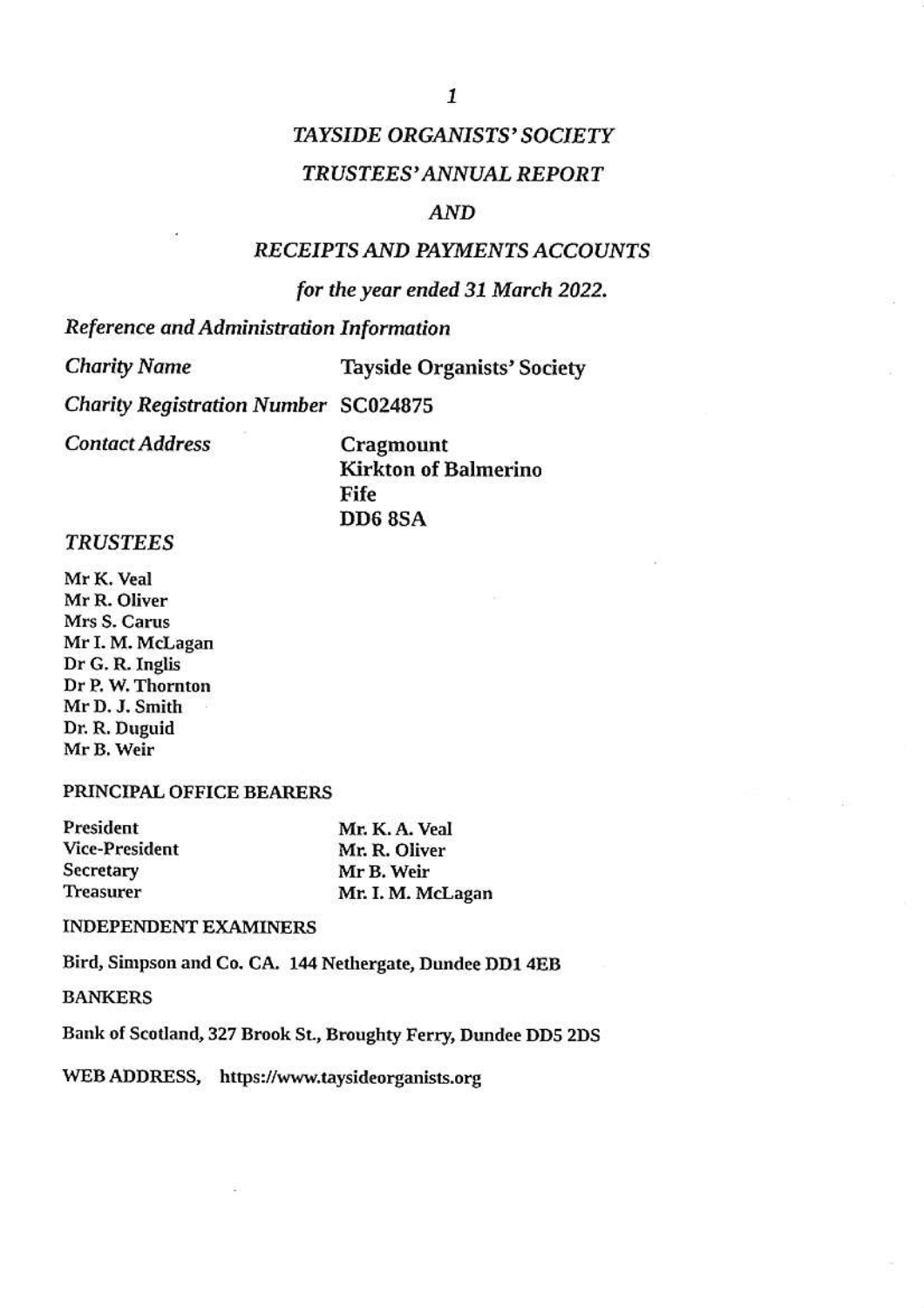## Trustees' Annual Report for the year ended 31 March 2022.

**History, objectives and activities of the Society:** The Tayside Organists' Society was formed in the 1950's and its principal aims are the informal meetings of organists and others interested in church music and to strengthen public awareness in our activities. The society is a registered charity in Scotland. The purpose/objects of the Society are to advance the education of the public and its members in the art of music and in particular organ music by the presentation of public performances and other related activities and in furtherance thereof:-

(a) to arrange lectures and recitals and to encourage facilities for discussion in all matters of interest to church and other organists;

(b) to encourage the composition, study and performance of organ, choral and church music;

(c) to bring into closer fellowship organists and others with an interest in the organ in the Tayside area;

(d) to liaise and co-operate with other organisations having related aims.

This year year, due to the Coronavirus outbreak, we have had to cancel our proposed meetings. Whilst Government restrictions continues, all meetings will be held on-line.

Management and Governance Arrangements: The Society is governed by a written constitution. At each Annual General Meeting, there are elected President, Vice-President, Secretary, Treasurer and four Trustees. At least two new trustees are appointed at each Annual General Meeting as per the constitution of the society.

The 2021 AGM was originally planned to be held as a normal face-to-face meeting in May 2021. This had to be postponed due to restrictions on gatherings imposed as part of lockdown measures introduced in March 2020 and again in subsequent months, following the onset of the Covid-19 pandemic. It was then decided to hold the 2021 AGM in May, 2021, on-line and the membership were notified accordingly.

Similarly, the Trustees' meetings that have been held were also on-line, and the Trustees all agreed to remain in post during this time so that the society could continue to function and will also hold on-line meetings as and when required. The membership were informed of this decision and all members agreed. Two members' meetings have been held in accordance with current restrictions that were in force on these dates. It is hoped that meetings organised for members in the next two months will be able to go ahead, again depending on Government restrictions.

Reserves Policy: The society does not intend that the level of reserves be reduced. It sees this as being a way of covering any unforeseen circumstances that may arise in the future. Sufficient funds will be retained to cover at least one year's total expenditure.

Investment Policy: Since the reserves are not large, the Trustees intend in the foreseeable future to avoid risk by keeping funds in appropriate Bank Accounts. This policy will, however, be kept under review.

Grant Making Policy: The Society may award grants to individuals to assist the study and development of organ music, subject to the approval of the Trustees.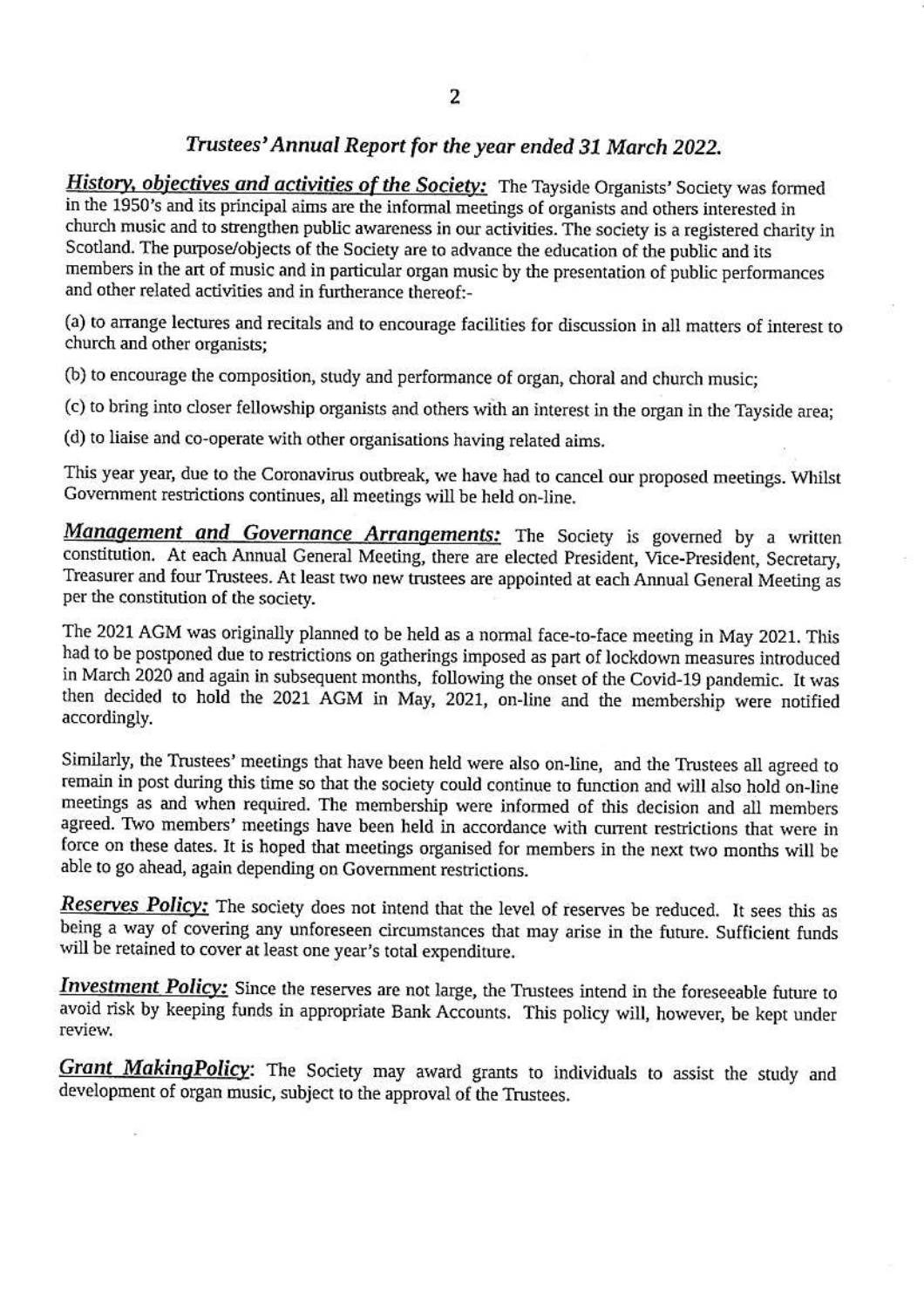Risk Policy: The block insurance of the IAO of which the Society is a member, provides protection against public liability and other risks. This is in accordance with the IAO Services in their Member's **Information Guide.** 

**Data Privacy Policy:** The Society has formulated its own Data Privacy Policy in line with recent legislation and this can be obtained on the Society's web site. The policy will be reviewed at least every two years.

Statement of Trustees' Responsibilities: Charity law requires the Trustees to prepare financial statements for each financial year which show a fair and true view of the state of affairs for the charity and its financial activities for that period. In preparing those financial statements, the trustees are required to:

- 1. select suitable accounting policies and then apply them consistently,
- 2. make judgements and estimates that are reasonable and prudent
- 3. state whether applicable accounting standards and statements of recommended practice have been followed, subject to any departures disclosed and explained in the financial statements, and
- 4. prepare the financial statements on the ongoing concern basis unless it is inappropriate to presume that the society will continue in operational existence.

The trustees are responsible for keeping proper accounting records which disclose with reasonable accuracy at any time the financial position of the Society and to enable them to ensure that the financial statements comply with the Charities Accounts (Scotland) Regulations, 2006, and any subsequent legislation. They are also responsible for safeguarding the assets of the Society and hence taking reasonable steps for the prevention of fraud and other irregularities.

## **Independent Examiner:**

The Trustees intend to ask the existing examiners, Bird, Simpson & Co, to undertake the independent examination of the Society in the following year.

Signed on behalf of the Trustees.

Ian McLagan, Treasurer, 4 April 2022



Kevin Veal, President, 4 April 2022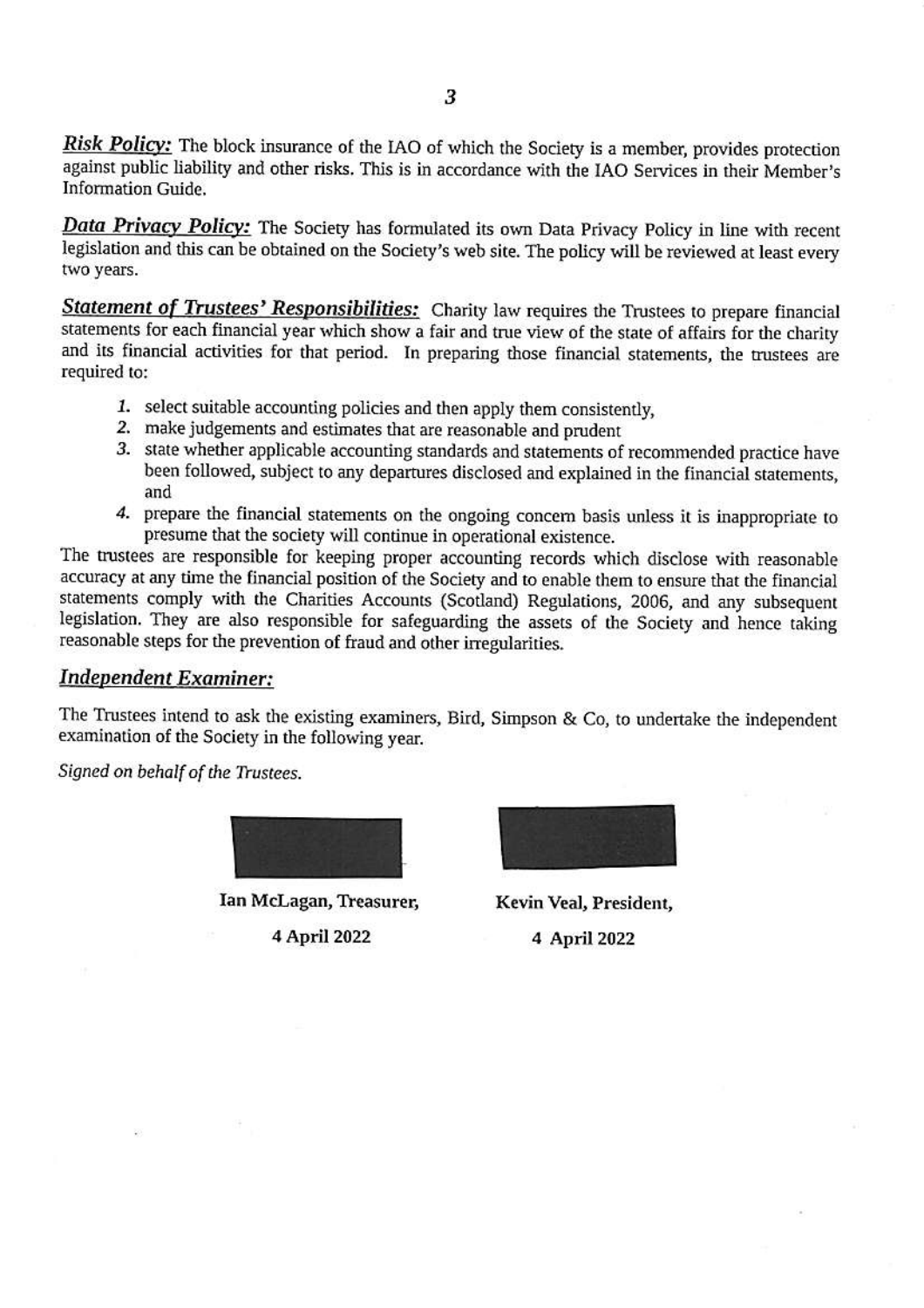|                           | Unrestricted        | <b>Restricted</b>   | Total    | Total    |
|---------------------------|---------------------|---------------------|----------|----------|
| <b>Receipts</b>           | <b>Funds</b> , 2022 | <b>Funds</b> , 2022 | 2022     | 2021     |
| Subscriptions             | £1140.00            | £O                  | £1140.00 | £1195    |
| <b>Tax Refunds</b>        | 308.86              | 0                   | 308.86   | 283      |
| <b>Other Income</b>       | 0                   | 65.10               | 65.10    | 40       |
| <b>TOTAL</b>              |                     |                     |          |          |
| <b>RECEIPTS</b>           | £1448.86            | £ 65.10             | £1513.96 | £1518    |
| Payments                  |                     |                     |          |          |
| <b>IAO</b> Fees           | £152.00             | £0                  | £152.00  | £ 156    |
| <b>Meetings</b>           | 264.39              | $\bf{0}$            | 264.39   | 14       |
| <b>Bird Simpson</b>       | 120.00              | $\bf{0}$            | 120.00   | 120      |
| Printing, etc             | 0                   | 50.00               | 50.00    | 40       |
| <b>Web Site</b>           | 54.82               | $\bf{0}$            | 54.82    | 831      |
| <b>TOTAL</b>              |                     |                     |          |          |
| <b>PAYMENTS</b>           | £591.21             | £ 50.00             | £ 641.21 | £ 1161   |
| Surplus/(Deficit) £857.65 |                     | £ 15.10             | £872.75  | 356<br>£ |
| <b>BANK BALANCES.</b>     |                     |                     |          |          |
| <b>Balances</b>           |                     |                     |          |          |
| b/forward                 | £6876.61***         | 0                   | £6876.61 | £6521    |
| <b>Surplus</b>            | 857.65              | 15.10               | 872.75   | £ 356    |
| (Deficit)                 |                     |                     |          |          |
| <b>Balance</b>            |                     |                     |          |          |
| c/forward                 | £7734.26            | £<br>15.10          | £7749.36 | £6877    |

# TAYSIDE ORGANISTS' SOCIETY RECEIPTS AND PAYMENTS ACCOUNT YEAR ENDED 31 MARCH, 2022.

No trustees received any expenses from the Society during the accounting period up to 31 March 2022.

£7749.36

£6877

\*\*\* The actual balance as per the Bank of Scotland was £6881.71 as at 31 March, 2021, but this included £5.10 deposited in December 2020 which was deposited in error and despite all our efforts, the Bank of Scotland have failed to return the £5.10 to the original depositors. We have been advised by the Bank of Scotland to retain this amount as a Donation which we have used to offset the expenses of producing the Society's Handbook. This amount is included Other Income heading.

¥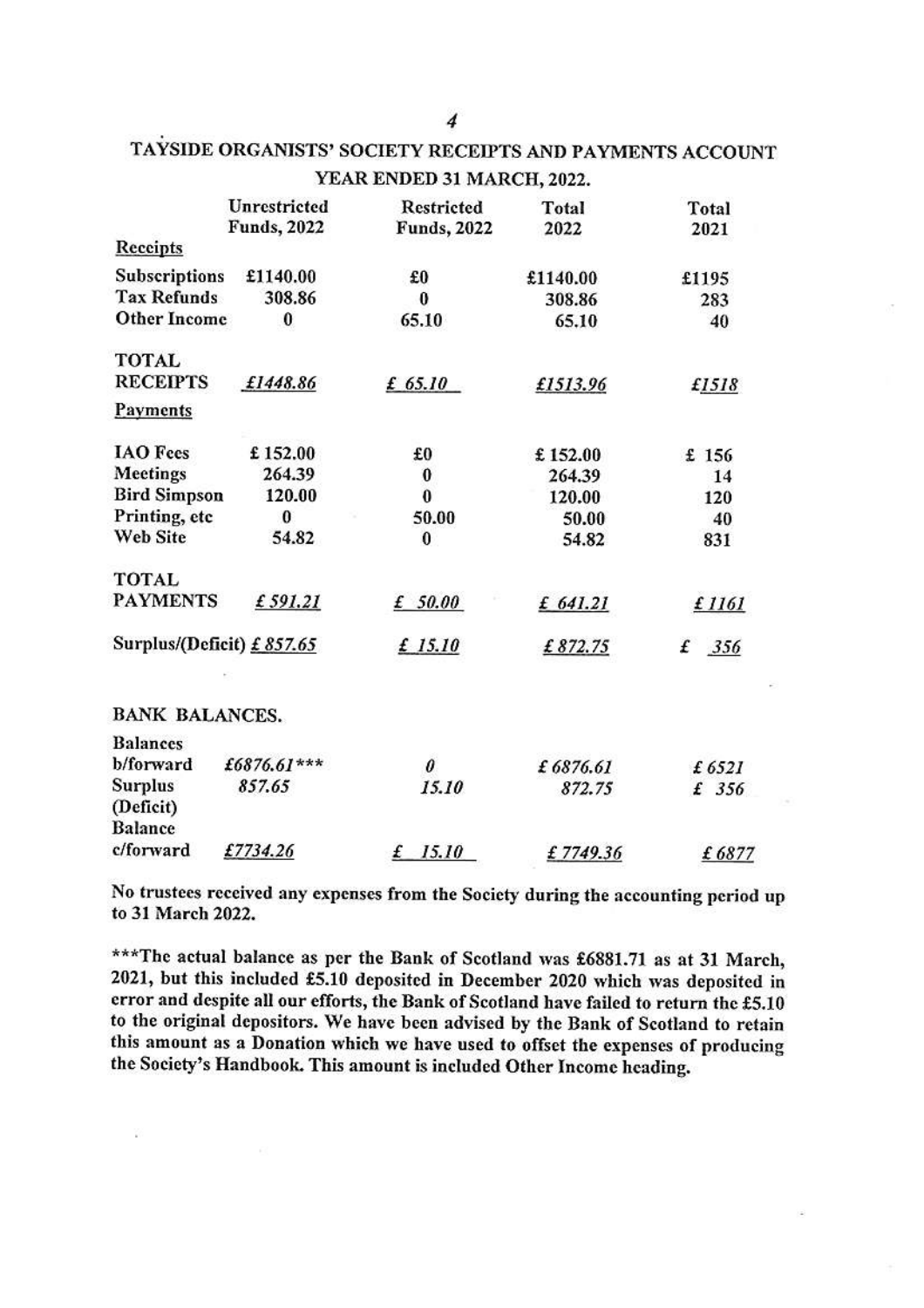## **TAYSIDE ORGANISTS' SOCIETY**

### Statement of Income and Expenditure for the year ended 31 March 2022.

| Income                                  | 2021/22    | 2020/21     |
|-----------------------------------------|------------|-------------|
| Subscriptions                           | £1140.00   | £1195.00    |
| <b>Tax Refunds</b>                      | 308.86     | 282.63      |
| Misc. Income and Donations              | 65.10      | 40.00       |
|                                         | £1513.96   | £1517.63    |
| <b>Expenditure</b>                      |            |             |
| <b>IAO</b> Capitation Fees              | £ 152.00   | £156.00     |
| Meeting Expenses                        | 264.39     | 14.39       |
| Independent Examiner                    | 120.00     | 120.00      |
| Web Site Expenses                       | 54.82      | 831.11      |
| Printing, etc                           | 50.00      | 40.00       |
|                                         | £ 641.21   | £1161.50    |
| Surplus/(Deficit) for year              | £ $872.75$ | £356.13     |
| Statement of Funds as at 31 March 2022. |            |             |
|                                         |            | 6520.48     |
| Funds as at 1 April 2019 $2\frac{1}{2}$ | £6876.61   | £6876.61    |
| Add Surplus/(Deficit) for Year          | 872.75     | 356.13      |
| Funds as at 31 March 2020.22            | £7749.36   | £ 6876.61   |
| Represented by -                        |            |             |
| Bank of Scotland Current Account        | £7749.36   | £6876.61*** |

Certified a true abstract of the Accounts of the Tayside Organists' Society for the year ended 31 March, 2022.

\*\*\* The actual balance as per the Bank of Scotland was £6881.71 as at 31 March, 2021, but this included £5.10 deposited in December 2020 which was deposited in error and despite all our efforts, the Bank of Scotland have failed to return the £5.10 to the original depositors. We have been advised by the Bank of Scotland to retain this amount as a Donation which we have used to offset the expenses of producing the Society's Handbook.

Ian McLagan, Treasurer, 4 April 2022.